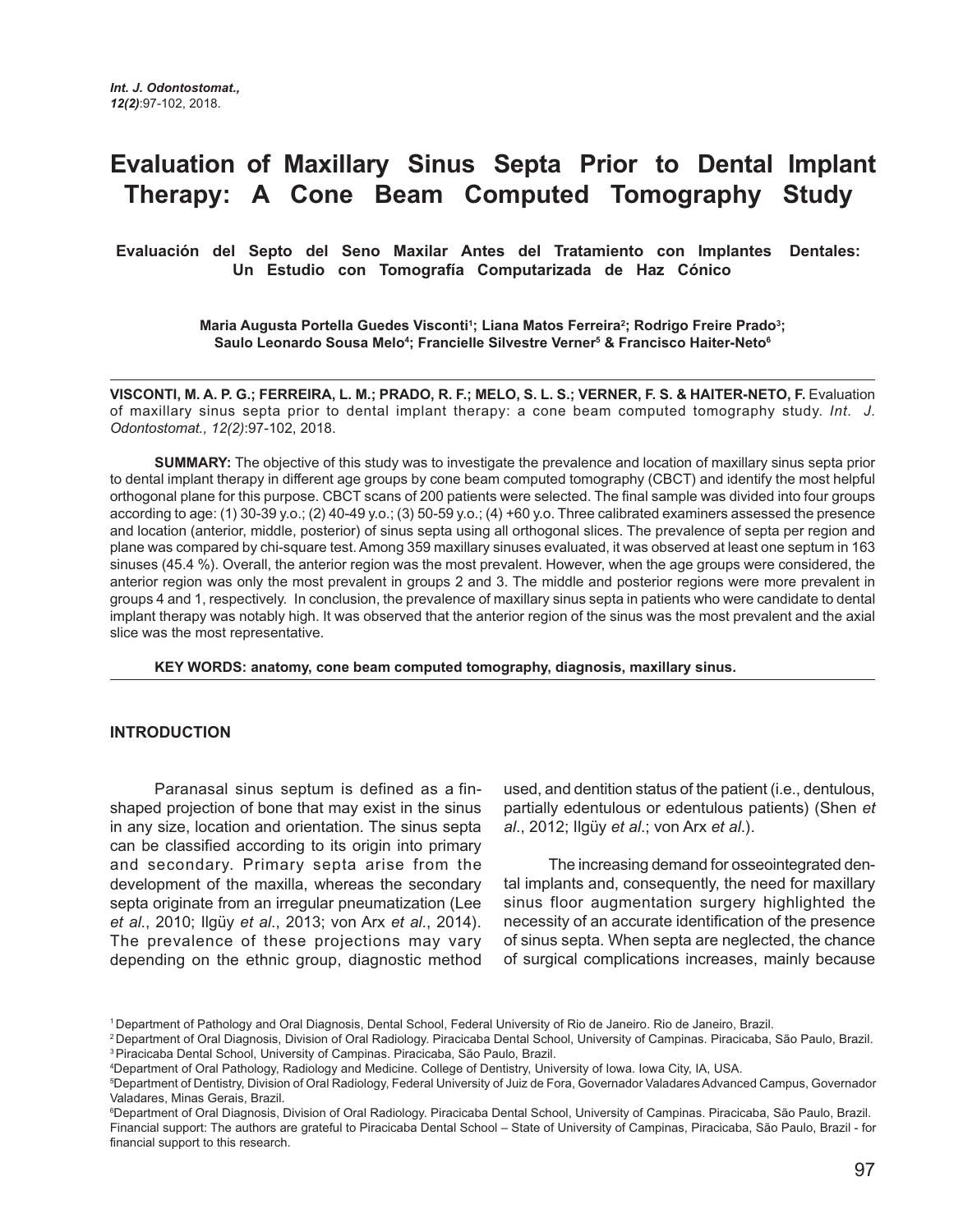of the risk of membrane perforation during the procedure, oroantral fistulas and sinusitis (Kim *et al*., 2006; Rosano *et al*., 2010; Vogiatzi *et al*., 2014).

Conventional extraoral radiographs do not allow a good evaluation of the maxillary sinuses. Once it is a two-dimensional image of three-dimensional structures, invariably superimposition of structures will typically happen. Nowadays, cone beam computed tomography (CBCT) is the main choice in Dentistry when bone structures need to be evaluated in detail (Vogiatzi *et al*.). Uncountable studies have been proven the advantages of this technique in most different situations including the diagnosis of septa in the maxillary sinuses (Kim *et al*.; Naitoh *et al*., 2009; Orhan *et al*., 2012), but most of them evaluated septa in Computed Tomography (CT) (Krennmair *et al*., 1999; Koymen *et al*., 2009; van Zyl & van Heerden, 2009; Lee *et al*.; Shen *et al*.).

The aim of this study was to investigate the prevalence and location of maxillary sinus septa in different age groups by CBCT images, and identify the most helpful orthogonal plane for this purpose.

## **MATERIAL AND METHOD**

This study was approved by the Ethics Committee in Research of the Piracicaba Dental School at the University of Campinas, Piracicaba, São Paulo, Brazil (register number 077/2012) and complied with the recommendations of the National Health Council Ministry of Health of Brazil for research in human patients.

A sample of CBCT scans was selected from a dental school database. To be included on the study, the CBCT volume should completely cover at least one of the maxillary sinuses. Besides that the patient needed to be totally or partially edentulous. Partially edentulous individuals were considered, when at least two consecutive premolars and/or molars were missing. On the other hand, patients whose maxillary sinuses presented with pathological changes or it could not be observed in its full extension, as well as totally dentulous patient were not selected. In the study 200 consecutive patients were analyzed, but only 359 maxillary sinus were selected. The final sample was divided into six groups according to age of the patients: group 1: 30-39 y.o.; group 2: 40-49 y.o.; group 3: 50- 59 y.o.; group 4: +60 y.o.

 All scans were part of a preoperative planning for implant placement in the maxilla and were acquired on the same device (i-CAT Next Generation; Imaging Sciences International, Hatfield, PA, USA), according to the protocol recommended by the manufacturer for 0.25 mm voxel resolution covering the maxilla (6 x 8 cm field of view, 120 kVp, 8mA, 26.9 s for acquisition). Images were processed and reconstructed on the proprietary software (Xoran CAT v. 3.0.34; Xoran Technologies, Ann Arbor, MI, USA). All resulting images were coded and randomly displayed on a 21-inch LCD monitor with a matrix resolution of 1280 x 1024, under dim-light conditions, in sets of 20 images. Each set was viewed separately by three examiners, who identified the presence and location of sinus septa by performed a dynamic evaluation, using all orthogonal slices (axial, coronal and sagittal). They could adjust brightness and contrast and use the zoom tool, but task-specific filters were not permitted.

Once identified, the septa were classified according to its location, following the classification suggested by Lee *et al*.: anterior septum (from the anterior wall of the sinus to the distal aspect of the second



Fig. 1. Cone beam computed tomography (CBCT) axial sections showing examples of the maxillary sinus septa classification according to its location (arrows). A – Middle (right sinus) and posterior (left sinus) septa; B – Posterior septa (both sinuses); C – Anterior (right sinus), middle and posterior (left sinus) septa.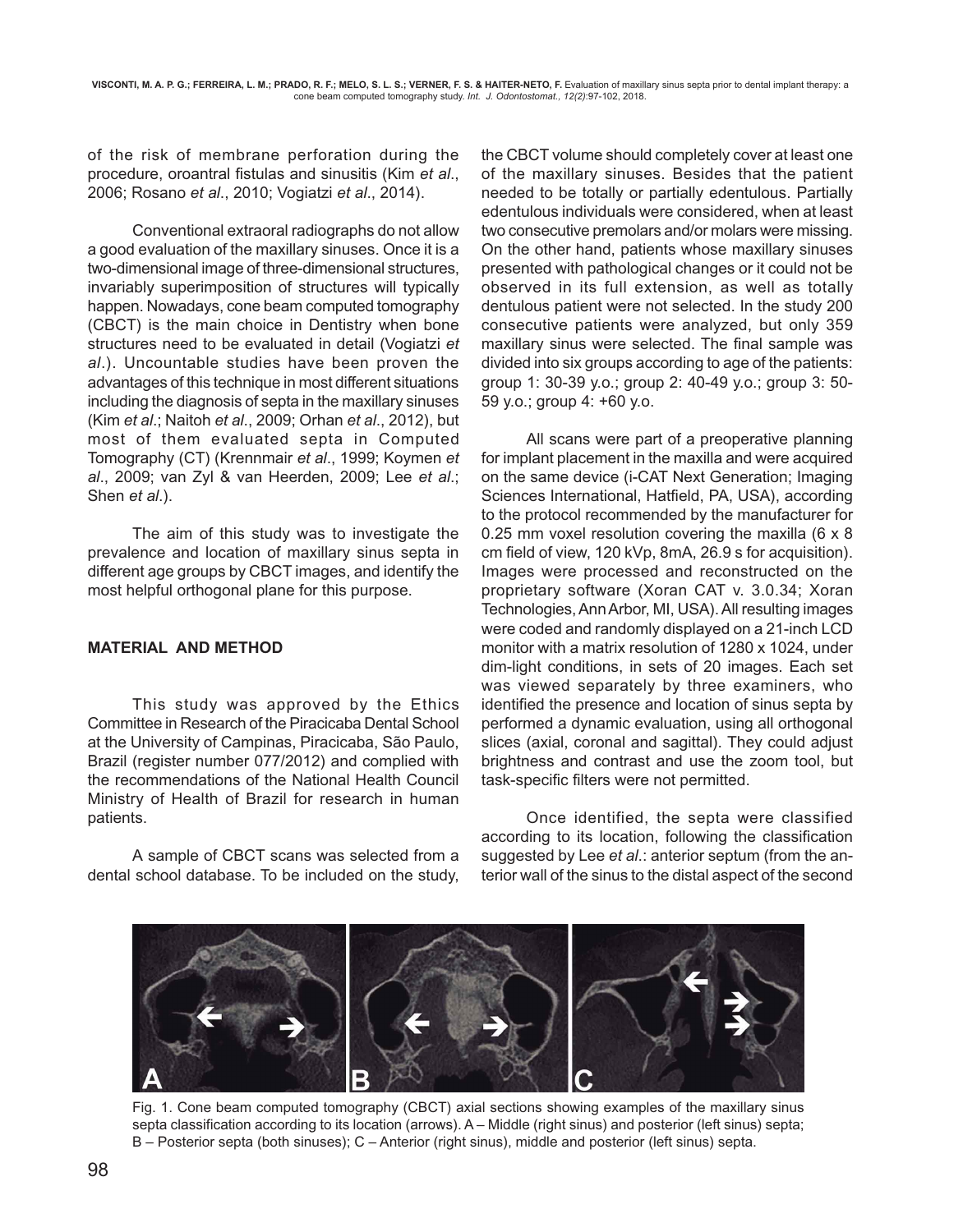premolar, or its equivalent region), middle septum (from the distal aspect of the second premolar to the distal aspect of the second molar, or its equivalent regions), and posterior septum (from the distal aspect of the second molar, or its equivalent region, to the posterior wall of the sinus) (Fig. 1). The examiners were also asked to indicate the most representative orthogonal slice (axial, coronal and sagittal) for the visualization of each particular septum (Fig. 2).

A second evaluation was performed after 30 days, under the same conditions, to assess the reproducibility of the method. The examiners were previously calibrated by two oral and maxillofacial radiologists. The calibration consisted of written and verbal instructions about CBCT image interpretation

and the usage of the software, with examples of maxillary sinuses septa in CBCT scans. Cohen's kappa was used to calculate intra- and interobserver agreement, and interpreted as follows: poor agreement (< 0.40), moderate agreement (0.40-0.59), good agreement (0.60-0.74), and excellent agreement (0.75-1.00). The prevalence of septa per age group (30-39 y.o., 40-49 y.o., 50-59 y.o. and +60 y.o.), region (anterior, middle and posterior) and slice (axial, sagittal and coronal) was compared by chisquare test. The level of significance was set at p < 0.05. Data analyses were performed using Graphpad Prism for Windows (version 5.0; GraphPad Software Inc, La Jolla, CA, USA) and the Statistical Package for Social Sciences (SPSS) for Windows (version 13.0; Chicago, IL, USA).



Fig. 2. Cone beam computed tomography (CBCT) axial (A), sagittal (B) and coronal (C) sections of the same patient showing the location of a middle septum in the left maxillary sinus (arrow).

#### **RESULTS**

Overall, the reproducibility of the examiners was considered excellent. The intraobserver agreement ranged from 78.88 % to 88.2 %, while the interobserver agreement ranged from 74.53 % to 82.61 %.

After establishing the inclusion criteria, 359 maxillary sinuses were evaluated. It was observed the prevalence of at least one septum in 163 sinuses (45.4 %), and a total of 179 septa. The prevalence of septa was higher in patients younger than 40 years, but there was no statistically significant difference  $(p > 0.05)$  (Table I).

 The prevalence of septa was also distributed according to the region of the sinus. Overall, it was found that the anterior region was the most prevalent, followed by posterior and middle regions. However, when the age groups were considered, it was observed that the anterior region was only the most prevalent in group 2. Septa in the posterior region were more prevalent in subjects of group 4 (Table II).

According to the examiners, the most representative CT plan to evaluate the presence of maxillary sinus septa was the axial view, followed by sagittal and coronal, independent of age group  $(p = 0.34)$  (Table III).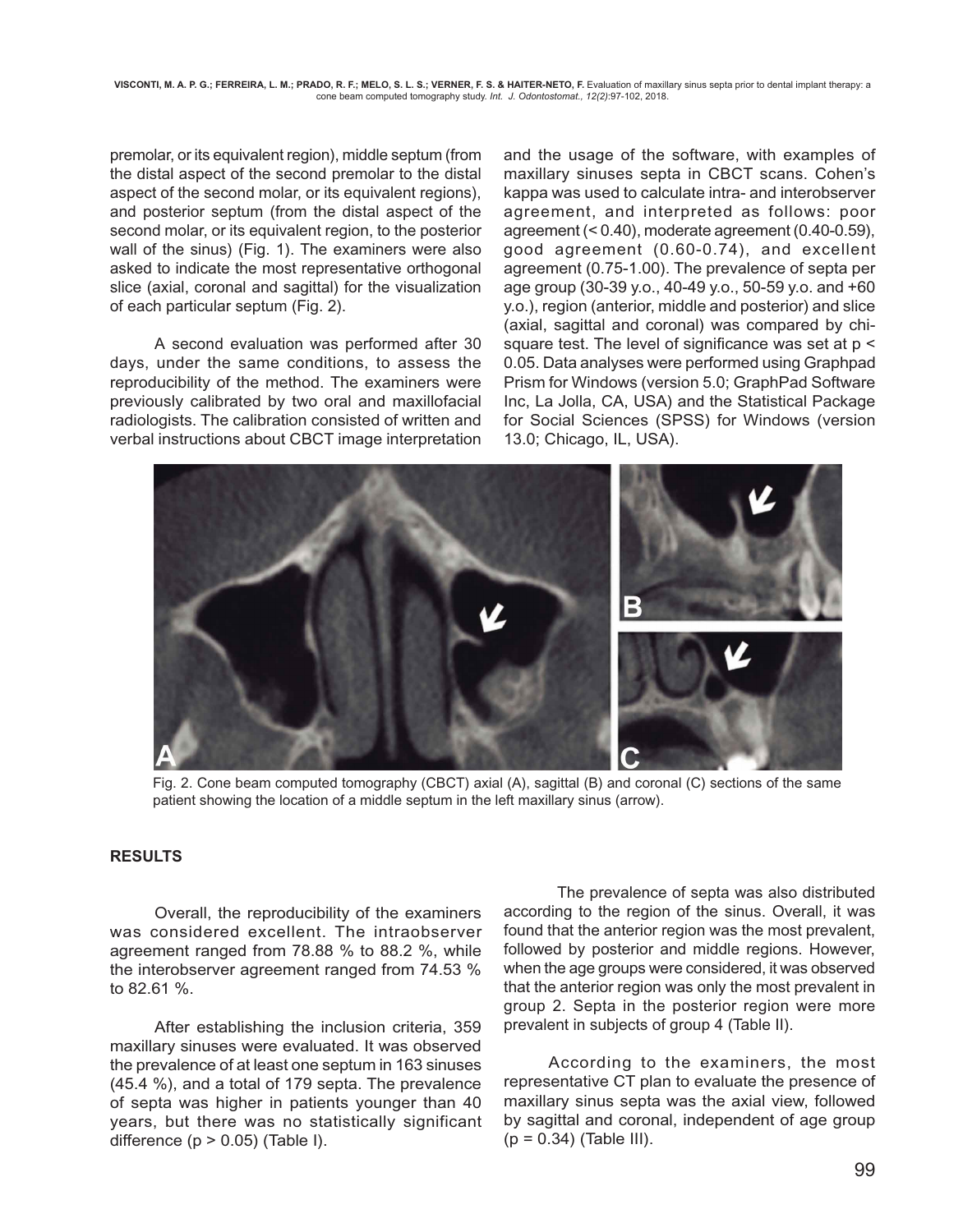Table I. Distribution n (%) of maxillary sinuses according to different age groups.

| Age<br>group* | Sinus septa |            |            |
|---------------|-------------|------------|------------|
|               | Yes         | Nο         | Total      |
| 1             | 26(7.2)     | 22(6.1)    | 48 (13.4)  |
| 2             | 48 (13.4)   | 61 (17.0)  | 109 (30.4) |
| 3             | 41 (11.4)   | 61(17.0)   | 102 (28.4) |
| 4             | 48 (13.4)   | 52(14.5)   | 100 (27.8) |
| Overall       | 163 (45.4)  | 196 (54.6) | 359 (100)  |

Table II. Prevalence n (%) of maxillary sinus septa according to sinus region.

| Age group* | Sinus region |           |           |  |
|------------|--------------|-----------|-----------|--|
|            | Anterior     | Middle    | Posterior |  |
| 1          | 9(12.9)      | 8(14.8)   | 13(23.6)  |  |
| 2          | 25(35.7)     | 14 (25.9) | 13(23.6)  |  |
| 3          | 18 (25.7)    | 13(24.1)  | 13(23.6)  |  |
| 4          | 18(25.7)     | 19 (35.2) | 16 (29.2) |  |
| Total      | 70 (100)     | 54 (100)  | 55 (100)  |  |
| p value    | 0.19         | 0.82      | 0.34      |  |

Table III. Distribution n (%) of the 179 diagnosed maxillary sinus septa according to its most representative CBCT plan.

|            | CBCT plan  |           |         |  |
|------------|------------|-----------|---------|--|
| Age group* | Axial      | Sagittal  | Coronal |  |
|            | 13(7.3)    | 9(5.0)    | 1(0.6)  |  |
| 2          | 32(17.9)   | 19(10.7)  | 1(0.6)  |  |
| 3          | 30(16.7)   | 17(9.5)   | 1(0.6)  |  |
| 4          | 35(19.4)   | 21(11.7)  | 0(0.0)  |  |
| Total      | 110 (61.3) | 66 (36.9) | 3(1.8)  |  |

## **DISCUSSION**

Maxillary sinus septa are thin cortical bone projections that vary in number, thickness and length (Lee *et al*.; Baciut *et al*., 2013; Kang *et al*., 2013; von Arx *et al*.). Its presence cannot be neglected in edentulous and partially edentulous patients undergoing maxillary sinus floor augmentation prior to implant placement, due to the risk of sinus membrane perforation during surgery (Koymen *et al*.; van Zyl & van Heerden; Lana *et al*., 2012; Baciut *et al*.; Kang *et al*.; Vogiatzi *et al*.). Since there is a lack of studies that addressed the possible influence tridimensional images may have on the identification of septa, the aim of this study was to evaluate the prevalence and location of maxillary sinus septa in total or partial edentulous patients, potential candidates for oral rehabilitation by osseointegrated dental implants, by CBCT images.

 It is well-known that two-dimensional extraoral radiographies, e.g. panoramic radiographic and Waters projection, do not allow a complete and accurate examination of morphological or pathological changes involving the maxillary sinus (Koymen *et al*.; Naitoh *et al*.; Lana *et al*.; Orhan *et al*.; van Zyl & van Heerden; Vogiatzi *et al*.; Santos Junior *et al*., 2015). Computed tomography images, on the other hand, are more appropriated for that evaluation considering the possibility of visualization of the whole volume in different planes and without superimposition of structures (Kim *et al*.; Naitoh *et al*.; Lee *et al*.; Maestre-Ferrín *et al*., 2010; Lana *et al*.; Orhan *et al*.; Baciut *et al*.; Kang *et al*.; Shiki *et al*., 2014; Vogiatzi *et al*.; von Arx *et al*.; Santos Junior *et al*.). On this study, 359 maxillary sinuses were evaluated by CBCT images, in which the examiners were asked to verify the entire volume in all multiplanar reconstructions available.

 Several authors have studied the prevalence of maxillary sinus septa (Krennmair *et al*.; Kim *et al*.; Koymen *et al*.; Naitoh *et al*.; Lee *et al*.; Maestre-Ferrín *et al*.; Orhan *et al*.; Pommer *et al*., 2012; Shen *et al*.; Ilgüy *et al*.; von Arx *et al*.). Lee *et al*. found a prevalence of 51.6 % of septa in the maxillary sinus, whereas in the study conducted by Shen *et al*. the prevalence was only of 29.3 %. A systematic review from 2010 has indicated that this prevalence may vary from 21.6 to 66.7 %, depending on the number of patients analyzed (Maestre-Ferrín *et al*.). In the present study of 359 maxillary sinuses, 163 (45.4 %) had at least one bone septa inside.

When the presence of septa was evaluated by age, a higher prevalence was found in patients younger than 40 years. The younger the patient the greater the tendency to present more pronounced bone loss in edentulous areas. Conversely, many authors stated that the highest presence of maxillary sinus septa in elderly edentulous patients with resorbed alveolar ridge (Krennmair *et al*.; Kim *et al*.; Lee *et al*.; Orhan *et al*.; Pommer *et al*.; von Arx *et al*.).

 The maxillary sinus septa can be found in the anterior, middle and/or posterior regions (Naitoh *et al*.). In this study, the highest number of septa was observed in the anterior region (39.1 %,  $p = 0.19$ ). However, when the distribution was analyzed by patients' age, it was observed that in groups 4 the posterior region was statistically more frequent ( $p = 0.34$ ). A previous study also found a higher prevalence of maxillary sinus septa in the anterior region (70 %) (Naitoh *et al*.). They suggested that the difference in distribution is related to the growth pattern of the maxilla, however they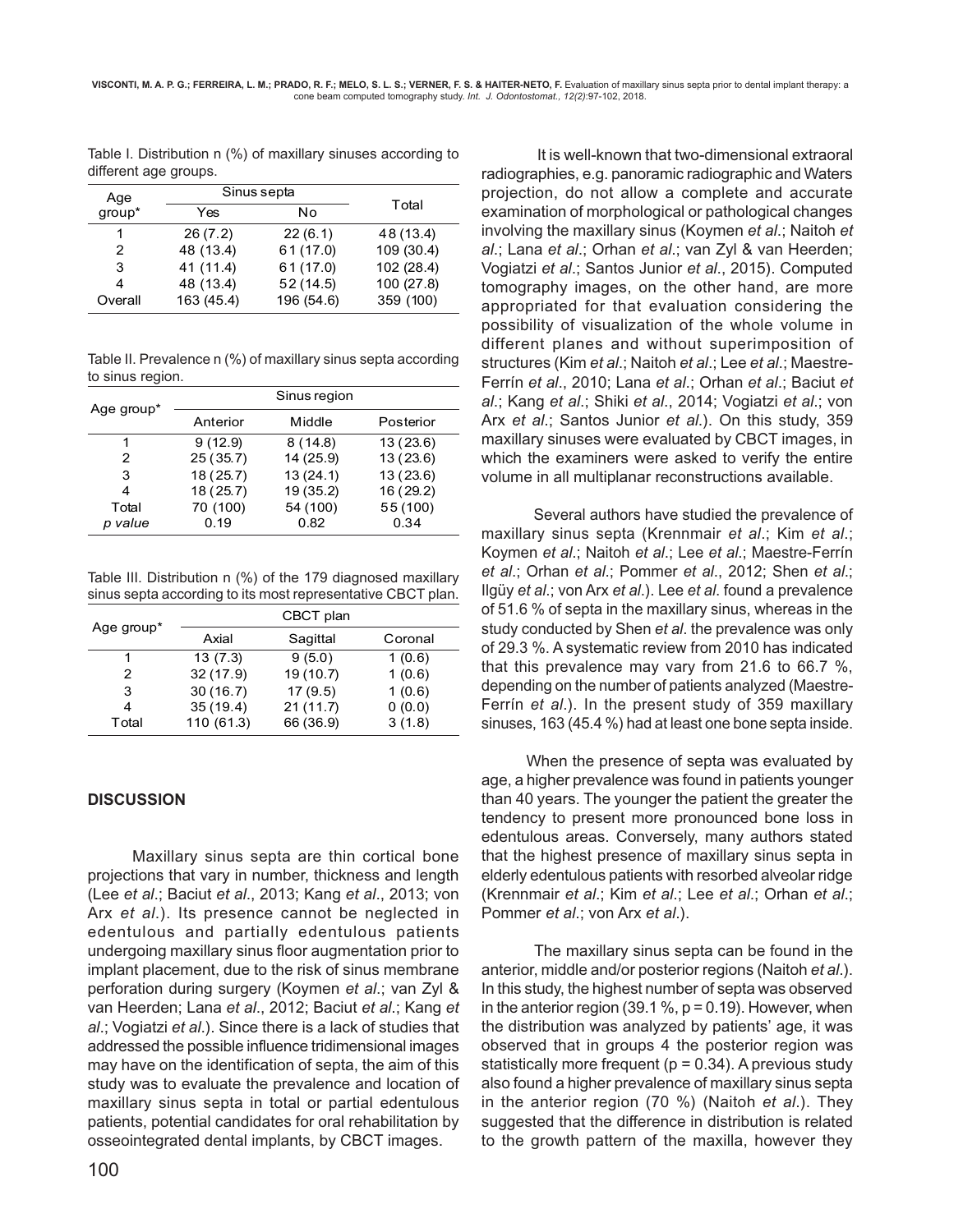concluded that further studies were needed. On the other hand, Orhan *et al*. found a higher prevalence of sinus septa in the middle region (70 %), followed by the posterior (18.6 %) and anterior (12.2 %) regions. Van Zyl *et al*. also found a higher prevalence in the middle region (49 %), followed by the anterior and posterior regions. The prevalence of septa on the region is widely discussed but little understood (Naitoh *et al*.; Orhan *et al*.).

 The identification of septa was performed by analyzing all three plans (axial, sagittal and coronal) of the CBCT volume (Vogiatzi *et al*.). The results showed that the axial section, regardless of patients' age, was the most representative for identification of septa ( $p =$ 0.34).

 The analysis was performed on a sample of the Brazilian population; these results may be specific to a particular population. More studies should be conducted with other ethnic groups and with a larger sample.

The prevalence of maxillary sinus septa in patients who were candidate to dental implant therapy was notably high. It was observed that the anterior region of the sinus was the most prevalent and the axial slice was the most representative for diagnosis.

## **ACKNOWLEDGEMENTS**

The authors are grateful to Piracicaba Dental School – State of University of Campinas, Piracicaba, São Paulo, Brazil - for financial support to this research.

**VISCONTI, M. A. P. G.; FERREIRA, L. M.; PRADO, R. F.; MELO, S. L. S.; VERNER, F. S. & HAITER-NETO, F.** Evaluación del septo del seno maxilar antes del tratamiento con implantes dentales: un estudio con tomografía computarizada de haz cónico. *Int. J. Odontostomat., 12(2)*:97-102, 2018.

**RESUMEN:** El objetivo de este estudio fue investigar la prevalencia y localización del septo del seno maxilar antes del tratamiento con implantes dentales en diferentes grupos etarios, por medio de la Tomografía Computarizada de Haz Cónico (TCHC). Fueron seleccionadas TCHC de 200 pacientes. La muestra final fue dividida en cuatro grupos de acuerdo con la edad: (1) 30-39 años; (2) 40-49 años; (3) 50-59 años y (4) +60 años. Tres examinadores calibrados evaluaron la presencia y localización (anterior, media o posterior) del septo del seno maxilar usando todas las secciones ortogonales. La prevalencia del septo por región y plano fue comparada mediante el test x-cuadrado. Entre los 359 senos maxilares evaluados, fue observado por lo menos un septo en 163 senos (45,4 %). Generalmente la región anterior fue la más prevalente. Sin embargo, cuando fueron considerados los grupos etarios, solamente la región anterior fue la más prevalente en los grupos 2 y 3. Las regiones media y posterior fueron las más prevalente en los grupos 4 y 1, respectivamente. La prevalencia del septo del seno maxilar en pacientes que son candidatos a tratamiento con implantes dentales fue notablemente alta. Se observó que la región anterior fue la más prevalente siendo las secciones axiales las más representativas.

**PALABRAS CLAVE: anatomía, tomografía computarizada de haz cónico, diagnóstico, seno maxilar.**

## **REFERENCES**

- Baciut, M.; Hedesiu, M.; Bran, S.; Jacobs, R.; Nackaerts, O. & Baciut, G. Pre- and postoperative assessment of sinus grafting procedures using cone-beam computed tomography compared with panoramic radiographs. *Clin. Oral Implants Res., 24(5)*:512- 6, 2013.
- Ilgüy, D.; Ilgüy, M.; Dolekoglu, S. & Fisekcioglu, E. Evaluation of the posterior superior alveolar artery and the maxillary sinus with CBCT. *Braz. Oral Res., 27(5)*:431-7, 2013.
- Kang, S. J.; Shin, S. I.; Herr, Y.; Kwon, Y. H.; Kim, G. T. & Chung, J. H. Anatomical structures in the maxillary sinus related to lateral sinus elevation: a cone beam computed tomographic analysis. *Clin. Oral Implants Res., 24 Suppl. A100*:75-81, 2013.
- Kim, M. J.; Jung, U. W.; Kim, C. S.; Kim, K. D.; Choi, S. H.; Kim, C. K. & Cho, K. S. Maxillary sinus septa: prevalence, height, location, and morphology. A reformatted computed tomography scan analysis. *J. Periodontol., 77(5)*:903-8, 2006.
- Koymen, R.; Gocmen-Mas, N.; Karacayli, U.; Ortakoglu, K.; Ozen, T. & Yazici, A. C. Anatomic evaluation of maxillary sinus septa: surgery and radiology. *Clin. Anat., 22(5)*:563-70, 2009.
- Krennmair, G.; Ulm, C. W.; Lugmayr, H. & Solar, P. The incidence, location, and height of maxillary sinus septa in the edentulous and dentate maxilla. *J. Oral Maxillofac. Surg., 57(6)*:667-71, 1999.
- Lana, J. P.; Carneiro, P. M.; Machado, V. de C.; de Souza, P. E.; Manzi, F. R. & Horta, M. C. Anatomic variations and lesions of the maxillary sinus detected in cone beam computed tomography for dental implants. *Clin. Oral Implants Res., 23(12)*:1398-403, 2012.
- Lee, W. J.; Lee, S. J. & Kim, H. S. Analysis of location and prevalence of maxillary sinus septa. *J. Periodontal Implant Sci., 40(2)*:56- 60, 2010.
- Maestre-Ferrín, L.; Galán-Gil, S.; Rubio-Serrano, M.; Peñarrocha-Diago, M. & Peñarrocha-Oltra, D. Maxillary sinus septa: a systematic review. *Med. Oral Patol. Oral Cir. Bucal, 15(2)*:e383- 6, 2010.
- Naitoh, M.; Suenaga, Y.; Kondo, S.; Gotoh, K. & Ariji, E. Assessment of maxillary sinus septa using cone-beam computed tomography: etiological consideration. *Clin. Implant Dent. Relat. Res., 11*:e52- 8, 2009.
- Orhan, K.; Kusakci Seker, B.; Aksoy, S.; Bayindir, H.; Berbero?lu, A. & Seker, E. Cone beam CT evaluation of maxillary sinus septa prevalence, height, location and morphology in children and an adult population. *Med. Princ. Pract., 22(1)*:47-53, 2012.